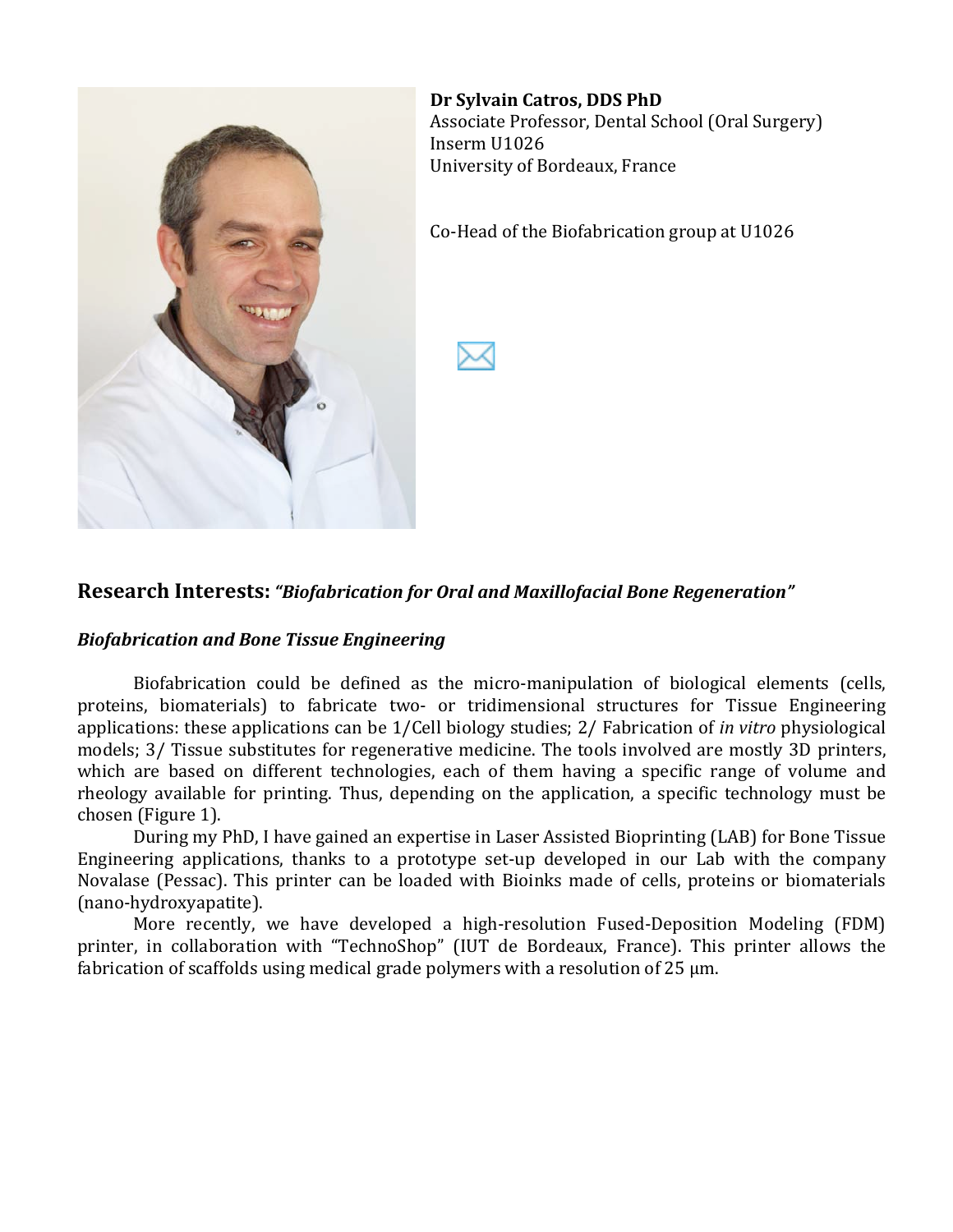

.85 . Figure 1: Conceptual sequential approach for 3D Bioprinting in Tissue Engineering. Murphy & Atala Nat Biotechnol 2014;32(8):773

# Layer-by-Layer BioAssembly for Bone Tissue Engineering

One of the main limitations for clinical applications of bone tissue engineering is related to the limited penetration of blood vessels and cells inside the scaffolds, which leads to ischemic conditions inside the material (lack of oxygen and nutrients): then, newly-formed tissue in these constructs is not efficient and most of the cells grafted don't survive after implantation. Thus, we propose in this project to perform a sequential assembly of cellularized membranes in 3D to favor the survival, proliferation and differentiation of cells after 3D assembly.



*Figure 2: Layer-by-Layer Bio-assembly: Principle (Left); Cell Proliferation in vitro (middle) and in vivo (Right)* 

We are now using FDM to print thin porous polymer membranes that we seed with primary cells prior to layer-by-layer assembly. We have shown before that cell proliferation was significantly increased using this system compared to the more conventional approach of seeding a macroporous material with cells.

#### *Alveolar!Bone!Regeneration!for!Dental!Implant!Surgery*

Dental implant therapy has become a common treatment for edentulous patients. However, in several clinical situations, alveolar bone volume is limited and a bone graft is required prior to implant placement. Autologous bone graft is the reference technique, but it is available in limited amounts and it may provoke additional morbidity. Several biomaterials for bone substitution are available, but they don't possess all the necessary properties for complete bone regeneration, as they lack osteoinductive and osteogenic potential. we are now working on new injectable biomaterials that could favor osteoinduction and we perform *in vitro* and preclinical experiments with these materials.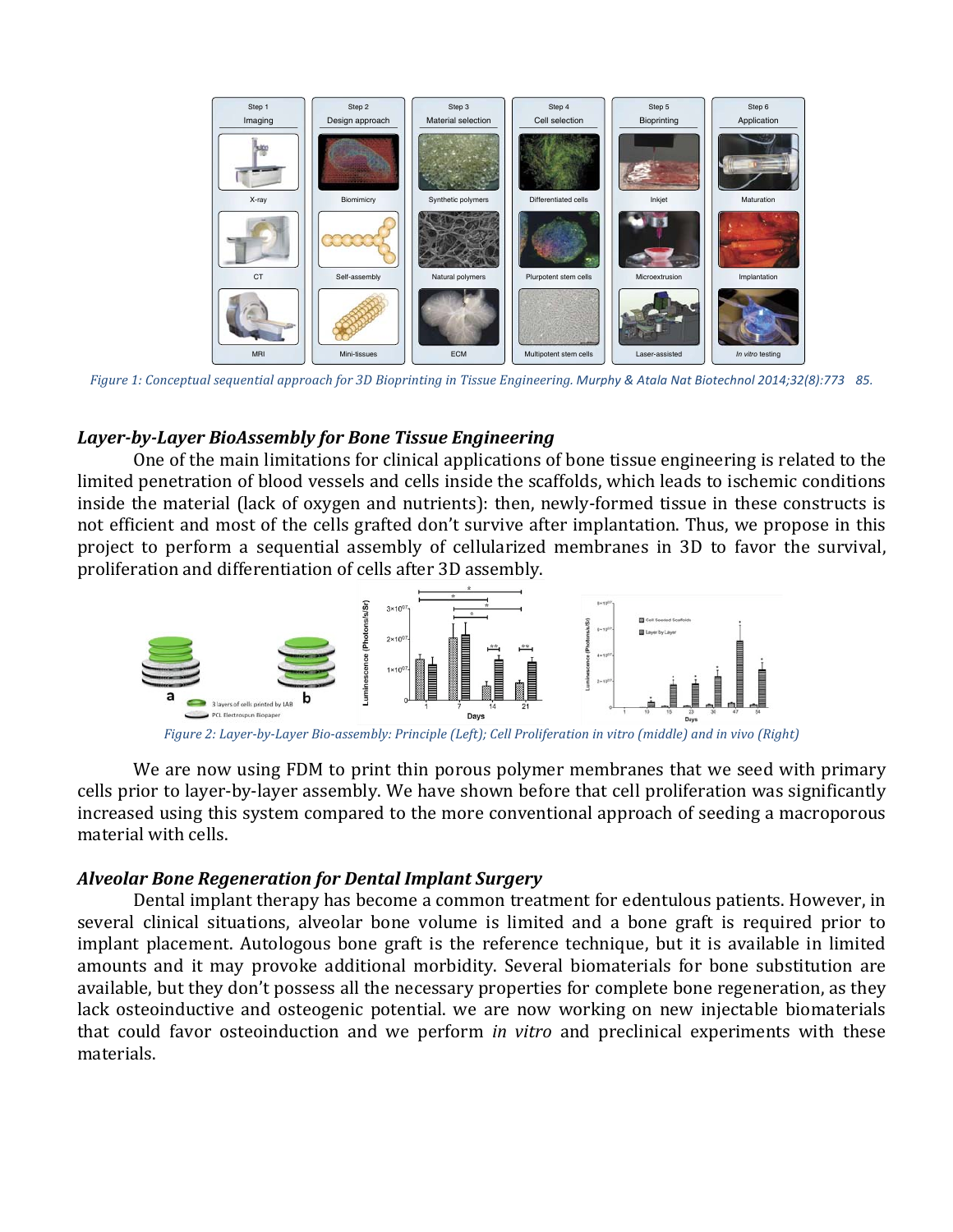#### *Custom!Bone!Grafts!for!Oral!and!Maxillofacial!Surgery*



Conventional surgical methods for bone grafting in the oral cavity involve several manual procedures to adjust the shape of autologous bone or biomaterials to the recipient site. These procedures are timeconsuming, some of the grafts are not accurately adapted then some related surgical complications might occur.

CAD-CAM technologies may be used to prepare custom bone grafts, starting from a DICOM imaging and modelization of the missing part. Substractive methods (milling machines for allografts / xenografts / synthetic biomaterials) or additive technologies based on 3D printing set-ups can be used to prepare these materials (Figure 3).

*Figure 3: Preparation of custom part by FDM for bone augmentation in a human mandible: Upper row: modelization; Middle row: implantation of the printed custom part (left) and autologous bone graft prepared manually (right); Lower row: CT scan of the implanted parts*

## **Keywords/expertise:**

- Bone Tissue-engineering
- Regenerative Medicine
- Biomaterials for Bone Regeneration
- Computed-Aided Design Computed-Aided Fabrication (CAD-CAM)
- Biofabrication

#### **Selected publications:**

- Laser-Assisted Bioprinting
- Fused Deposition Modeling
- $\bullet$  Pre-clinical studies
- $\bullet$  Clinical trials
- Translational medicine
- 1. **S Catros**, L De Gabory, D Stoll, C Deminière, JC Fricain. Use of Gutta Percha points in CT scan imaging for patent nasopalatine duct. International Journal of Oral and Maxillofacial Surgery 2008; 37:1065-1066
- 2. **S Catros**, L Pothuaud, M Dard, JC Fricain. Collagen Fibrils of human Acellular Extrinsic Fiber Cementum. Journal of Periodontology 2008; 79(6):1095-1100
- 3. **S Catros**, N Zwetyenga, R Bareille, B Brouillaud, M Renard, J Amédée, JC Fricain. Induced membranes have no osteoinductive properties on macroporous HA-TCP in vivo. Journal of Orthopaedic Research 2009; 27(2):155-161
- 4. N Zwetyenga, **S Catros**, A Emparanza, C Deminière, F Siberchicot, JC Fricain. Mandibular reconstruction using induced membranes with autologous cancellous bone graft and HA-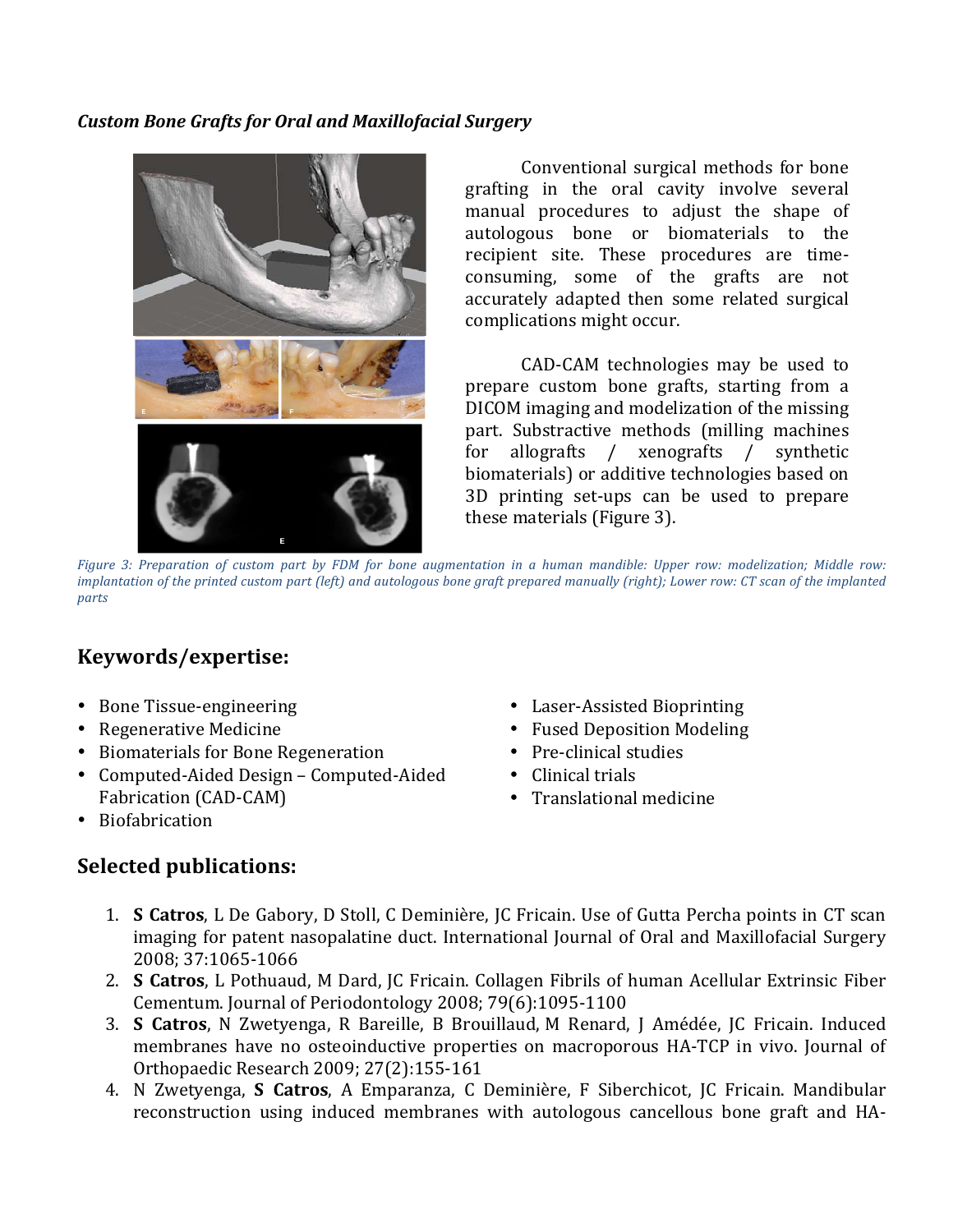betaTCP: animal model study and preliminary results in patients. International Journal of Oral and Maxillofacial Surgery 2009; 38(12):1289-1297

- 5. F Guillemot, A Souquet, **S Catros**, J Lopez, M Faucon, B Pippenger, R Bareille, C Cholet, M Remy, P Chabassier, MC Durrieu, JC Fricain, J Amédée. High-throughput Laser Printing of Cells and Biomaterials for Tissue Engineering. Acta Biomateriala 2010; 6(7): 2494-2500
- 6. V Keriquel, F Guillemot, I Arnault, B Guillotin, S Miraux, J Amédée, JC Fricain, **S Catros**. In vivo Bioprinting for Computer and Robotic assisted medical intervention: preliminary study in mice. Biofabrication 2010;  $2:014101$  (8pp)
- 7. F Guillemot, A Souquet, **S Catros**, B Guillotin. Laser-assisted cell printing: principle, physical parameters vs. cell fate, and perspectives in tissue engineering. Nanomedicine (Lond) 2010; 5(3):507-515
- 8. B Guillotin, A Souquet, **S Catros**, B Pippenger, S Bellance, R Bareille, M Rémy, J Amédée, F Guillemot. Laser Assisted Bioprinting of engineered tissue with high cell density and microscale organization. Biomaterials 2010; 31(28):7250-7256
- 9. **S Catros**, B Guillotin, M Bačáková, JC Fricain, F Guillemot. Effect of laser energy, substrate film thickness and bioink viscosity on viability of endothelial cells printed by Laser-Assisted Bioprinting. Applied Surface Science 2011; 257:5142–5147
- 10. **S Catros**, JC Fricain, B Guillotin, B Pippenger, R Bareille, E Laplaud, B Desbats, J Amédée, F Guillemot. Laser-Assisted Bioprinting for creating on-demand patterns of human osteoprogenitor cells and nano-hydroxyapatite. Biofabrication 2011; 3:025001 (11pp)
- 11. **S Catros**, F Guillemot, A Nandakumar, S Ziane, L Moroni, P Habibovic, C Blitterswijk, B Rousseau, O Chassande, J Amédée, JC Fricain. Layer-by-layer biofabrication using laser assisted bioprinting and electrospinning enhances cell proliferation in vitro and in vivo. Tissue Engineering Part C Methods 2012;  $18(1):62-70$
- 12. **S Catros**, B Wen, P Schleier, D Shafer, M Dard, M Obrecht, M Freilich, L Kuhn. Use of perforated custom scaffold retaining abutment to achieve vertical bone regeneration around dental implants in the minipig. International Journal of Oral and Maxillofacial Implants; 2013;28(2):432-43
- 13. J Guerrero, **S Catros**, SM Derkaoui, C Lalande, R Siadous, R Bareille, N Thébaud, L Bordenave, O Chassande, C Le Visage, D Letourneur, J Amédée. Cell interactions between human progenitorderived endothelial cells and human mesenchymal stem cells in a three-dimensional macroporous polysaccharide-based scaffold promote osteogenesis. Acta Biomaterialia 2013;  $9(9) : 8200 - 13$
- 14. F Laval-Meunier, PE Bertran, E Arrivé, JF Paris, M Monteil, S Nguyen, C Moussu, A Rouas, S **Catros.** Frequency of Barodontalgia among military or civilian pilots and aircrew members. Aviation, Space and Environmental Medicine, accepté, sous presse 2013
- 15. JC Fricain, S Schlaubitz, C Le Visage, I Arnault, SM Derkaoui, R Siadous, S Catros, C Lalande, R Bareille, M Renard, T Fabre, S Cornet, M Durand, A Léonard, N Sahraoui, D Letourneur, J Amédée. A nano-hydroxyapatite-pullulan/dextran polysaccharide composite macroporous material for bone tissue engineering. Biomaterials. 2013;34(12):2947-59
- 16. L Xiao, D Ueno, S Catros, C Homer-Bouthiette, L Charles, L Kuhn, M Hurley. FGF2 isoform  $(LMW/18 kDa)$  over-expression in preosteoblast cells promotes bone regeneration in critical size calvarial defects in male mice. Endocrinology, 2014 Mar;155(3):965-74
- 17. **S Catros**, A Molenberg, M Freilich, M Dard. Evaluation of a PEG-OP1 system on alveolar bone regeneration in the mini-pig. Journal of Oral Implantology, 2014, in press
- 18. **S Catros**, M Montaudon, C Bou, R Da Costa Noble, JC Fricain, B Ella. Comparison of conventional transcrestal sinus lift and ultrasound-enhanced transcrestal hydrodynamic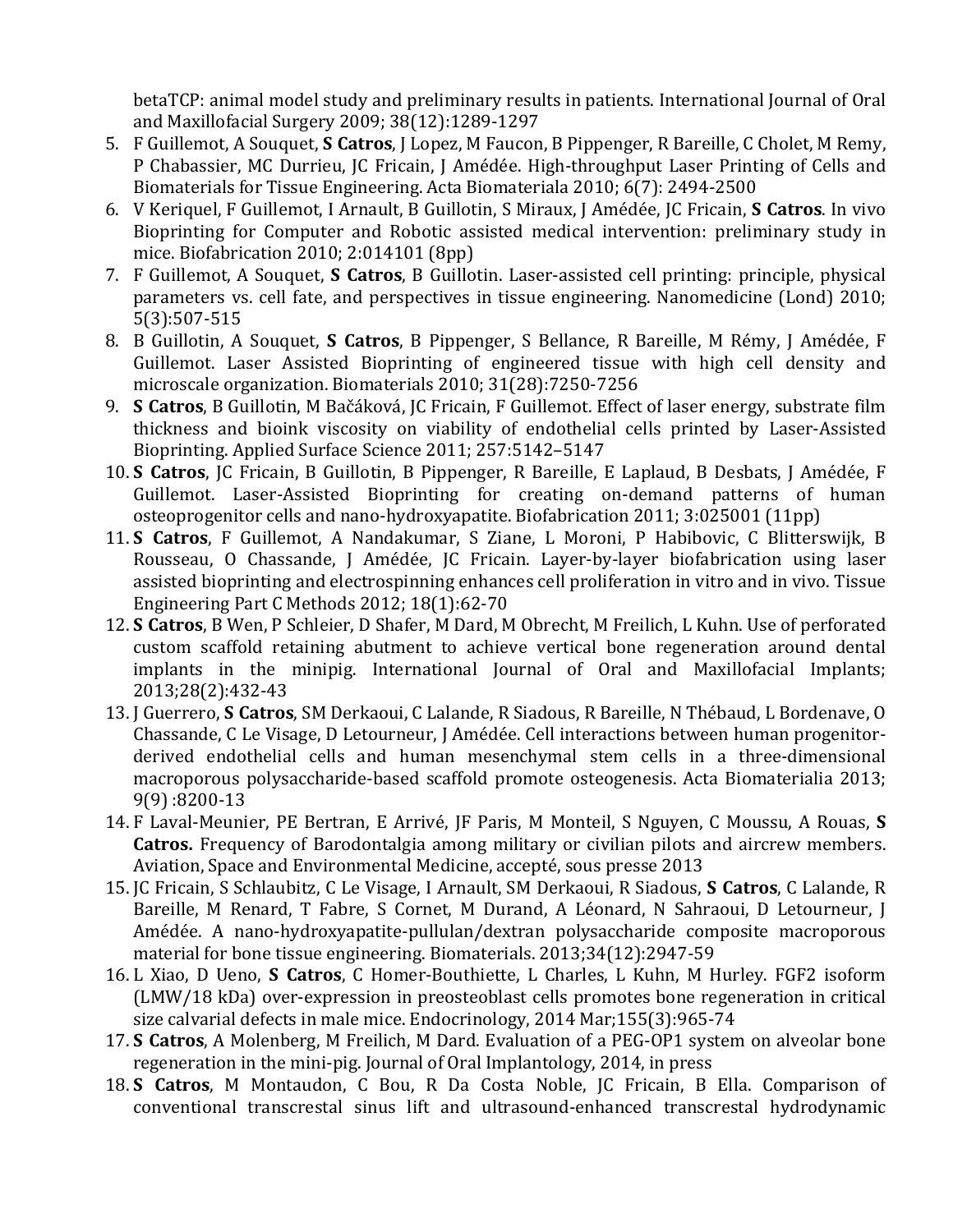cavitational sinus lift for the filling of sub-antral space. A human cadaver study. Journal of Oral Implantology, 2015 :41(6) :657-61

- 19. E De Mones, S Schlaubitz, **S Catros**, JC Fricain. Statins and alveolar bone resorption: a narrative review of preclinical and clinical studies. Oral Surgery, Oral Medicine, Oral Pathology, Oral Radiology, 2014, in press
- 20. S Schlaubitz, SM Derkaoui, L Marosa, S Miraux, M Renard, **S Catros**, C Le Visage, D Letourneur, J Amédée, JC Fricain. Pullulan/dextran/nHA macroporous composite beads for bone repair in a femoral condyle defect in rats. Plos One, 2014 ;9(10) : e110251
- 21. J Guerrero, H Oliveira, **S Catros**, R Siadous, M Derkaoui, R Bareille, D Letourneur, J Amédée. The use of total human bone marrow fraction in a direct 3D expansion approach for bone tissue engineering applications: focus on angiogenesis and osteogenesis. Tissue Engineering Part A. 2015 ;21(5-6) :861-74
- 22. H Oliveira, **S Catros**, C Boiziau, R Siadous, J Marti-Munoz, R Bareille, S Rey, O Castano, J Planell, J. Amédée, E. Engel. The proangiogenic potential of a novel calcium releasing biomaterial : Impact on cell recruitment. Acta Biomaterialia 2016;29:435-445
- 23. H Desrus, B Chassagne, F Moizan, R Devillard, S Petit, R Kling, S Catros. Effective parameters for film-free femtosecond laser assisted bioprinting. Applied Optics 2016, in press

#### **Patents:**

- 1. Bioprinting station, assembly comprising such Bioprinting station and Bioprinting method. F Guillemot, V Keriquel, S Catros, JC Fricain. EP10305224.7
- 2. Porous polysaccharide scaffold comprising nano-hydroxyapatite and use for bone formation. C Le Visage, M Derkawi, D Letourneur, **S Catros**, JC Fricain, J Amédée. EP 10 305 932.5

# **Teaching Activities:**

- Oral Surgery at Dental School in Bordeaux (Graduate Students)
- Post Graduate lectures in Oral Surgery and Oral Implantology
- Master of Biomaterials (BIDIM, University of Bordeaux)

## **Clinical#Activities:**

- 2.5 days per week in the Dental Department at University Hospital in Bordeaux (CHU de Bordeaux)
- Oral Surgery
- Oral implantology
- Alveolar Bone Grafts for Oral Implantology

#### **Funding:**

- La Fondation des Gueules Cassées (2015)
- Conseil Régional d'Aquitaine (2014)
- ITI Foundation  $(2011 / 2013)$
- Institut Français pour la Recherche Odontologique (2010)